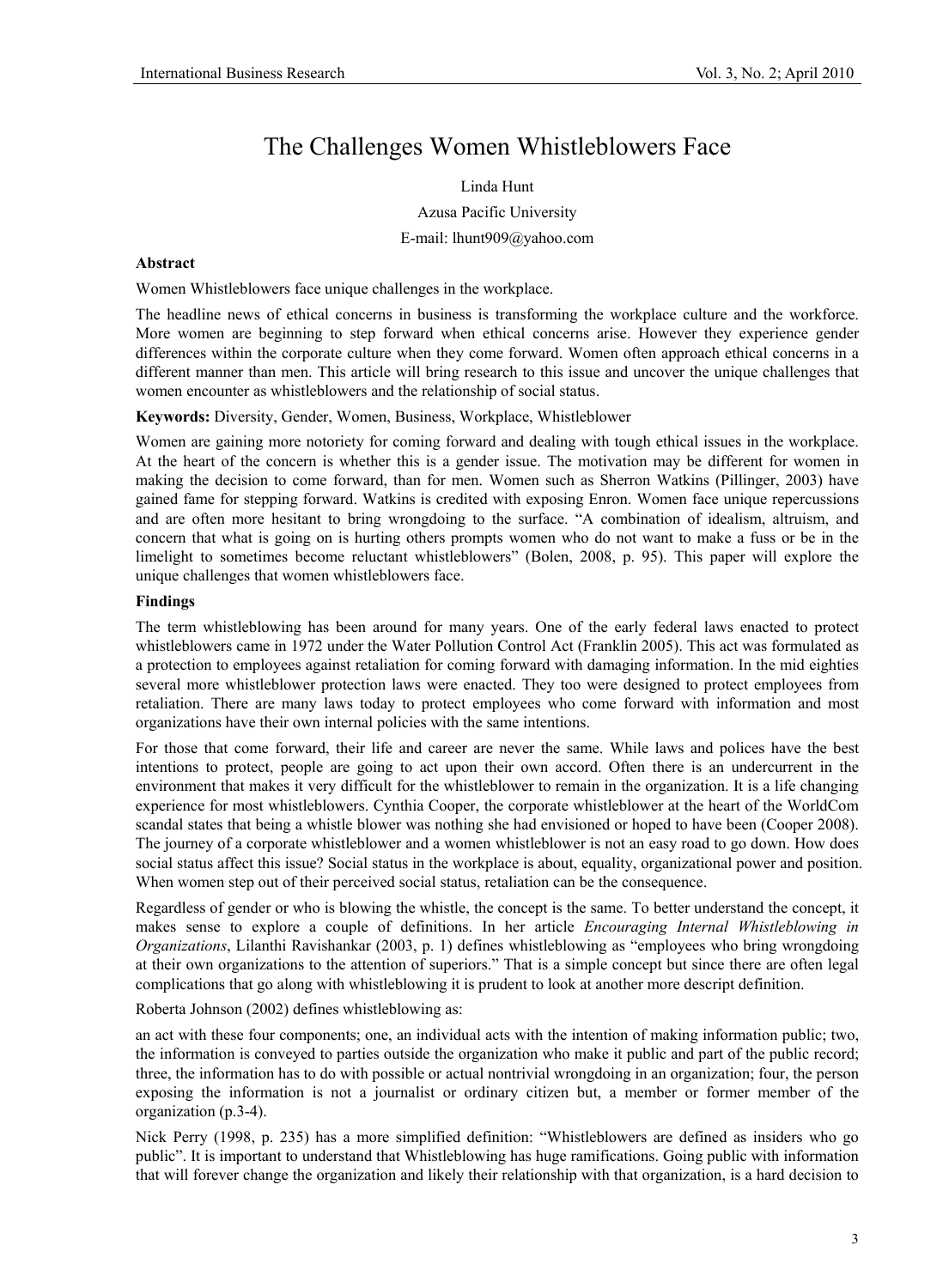make. There is the irrevocable damage to the company and the individual employee. The stress can jeopardize health and family relationships. According to Alford (2002), most whistle blowers are never the same; they suffer a career loss and often loss of their family and relationships. We are taught to be loyal, and breaking that loyalty to do what is perceived is right is often a tough ethic quandary to face, especially for women.

As more women are climbing the corporate ladders and become part of the executive leadership, we are seeing more women in whistleblower situations. As we observe more women in these roles, their decision making and ethics are being scrutinized. Women whistleblowers gained notoriety in December of 2002, when Time magazine named the persons of the year, three corporate women whistleblowers (Lacayo & Ripley 2002).

The Time magazine cover in December 2002 featured three prominent whistleblowers; Cynthia Cooper of WorldCom, Colleen Rowley of the FBI, and Sherron Watkins of Enron. These were three women who did the extraordinary thing, by all coming forward to report corporate wrongdoing (Lacayo & Ripley, 2002). They were chosen as persons of the year because they were considered brave role models that were willing to stand for what was right. " The truest of true believers is more like it, ever faithful to the idea that where they worked was place that served the wider world in some important way" (Lacayo & Ripley, 2002, p. 2).

There is a lot of discussion on whether there is a gender component in who is the likelier whistleblower, a man or a woman? The debate is about which sex is more ethical. Some of the most famous corporate scandals can be attributed to men. This may be because fewer women were formerly in the corporate executive roles. Examples are the Ford Pinto disaster and the Dow-Corning toxic breast implants (Hoffman 1998). Because women have just gained more corporate influence over the last decade, it may be too soon to tell if they will make the same type of ethical blunders as did their male counterparts.

There are gender differences which effect decision making and the willingness to come forward to report wrongdoing. One of the differences stems from the theory that women are not part of the male network sometimes called the boys club (Pomeroy 2005). Part of the gender thinking difference goes back to lessons learned in childhood. According to Pomeroy winning is what boys are taught, while girls are taught to be nice and play fair (2005). Men and women are raised with a different value system. According to Glaser (2008, p. 1), "As young boys, men jockey for position in the playground and learn to give and take orders" she says that "If boys don't like the rule, they leave the game. Girls on the other hand, play in leaderless groups, not hierarchies, and choose games with far fewer rules". The inference is that if women don't think the rules are just and right, they won't play the game. The gender issue is about the conditioning we learned as children, suggesting that women may be more likely whistleblowers because of lessons learned in childhood games (Glaser).

Reflecting on our own childhood, it would seem that this theory hits home. Often girls are scolded for not sharing enough and not playing nice, while for boys it is more acceptable to not play nice so long as they win. The influence of the informal men's club that women are often not a part of can be observed in many corporate environments. When a female is the whistleblower, she is considered insubordinate, while males are praised for this same action (Rappeport 2008). If Rappeport has it right, this indicates a definite difference for a woman whistleblower in how they are viewed within their own organization.

Women also have their own networks. While women for the most part desire to be an insider in the boy's club, men do not strive to be included in the women's network. This may also go back to childhood learning. It seems common for a girl to be a tom-boy or one of the guys, but it is uncommon for a boy to be one of the girls. According to Andre and Velasquez women identify with the comradery of relationships and maintaining these relationships can be critically important (2008). This would give credence to the theory that woman who have built these network relationships, would be reluctant to come forward to report wrongdoing. Choosing loyalties is a very hard thing to do, when faced with discovering business improprieties. Cynthia Cooper the WorldCom executive sums up best "How many people have looked out this window with fear and anxiety?" (Cooper, 2008, p. 334). Women often have a lot of fear and anxiety about whistleblowing. Some believe it is because of the gender differences and others believe it is because women have more to risk. Social status is a key factor, as there is often an imbalance of power in male dominated organizations. According to Rehg, Miceli, Near and Van Scooter (2008), for women in supervisory positions in organizations dominated by males there is a social expectation of acquiescence. When a female becomes a whistleblower she is seen as a threat to the social norm.

Fred Alford (2002), states that women are often more tied to family than to their organization, which makes them more likely to come forward in the face of wrongdoing. Alford also brings up a good point in saying that because women are not part of the men's network; their outsider status gives them less to risk. They are not risking relationships, as they may not feel included in those relationships.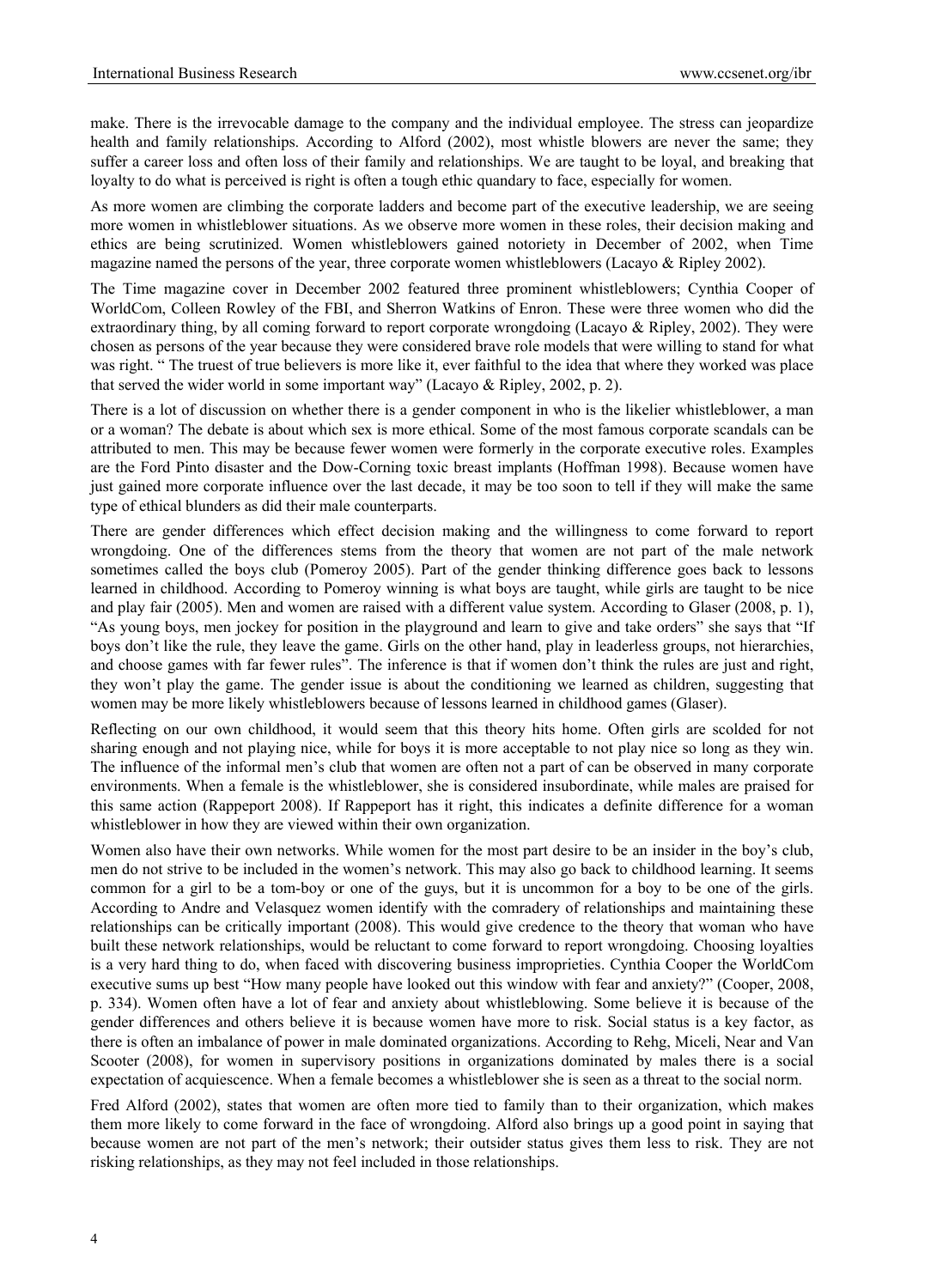Another theory is that women are actually more likely to blow the whistle because they are not as entrenched in the organization as men are. According to Lacayo and Ripley (2002), gender does play a role and often these women feel less loyalty because they are viewed as outsiders. Allan Rapperpot (2008), states that studies indicate that women place a higher value on honesty than do men. In any case women seem to be getting all the attention for being whistleblowers. Men are still blowing the whistle but getting less attention. It is the type of attention that no one seeks or wants regardless of gender. Doing the right thing and the ethical thing has many long lasting repercussions. The reason a women may decide to come forward may be different than a man, but in both cases those that come forward and make the hard decision to do so, should be honored.

No matter the gender of the whistleblower, retaliation is almost always a given. According to Alford (2008), although there are laws to protect victims from retaliation most do experience some form of retaliation and are sufficiently damaged by the experience. Sherron Watkins credited as the whistleblower in the Enron scandal, was ignored after she came forward, and given no important projects or tasks for almost one year (Lacayo & Ripley). Watkins eventually left the company. Retaliation can be done in blatant ways or in less obvious ways that are hard to measure or prove.

Marcia Micelli co-authored a study conducted on a U.S. Airforce base that tackled how women experienced retaliation (Rehg, M., Miceli, M., Near, J., & Scotter, J.. (2008). That study's research is partially represented in table 1 below.

### Insert Table 1 Here

The research by Rehg, Miceli, Near and Van Scooter (2008), supports that females are more often victims of retaliation than their male counterparts. Male whistleblowers experienced less retaliation than females. Their research is also based on *Social role theory* which is about power, social influences and those effects on gender (Carli and Eagly, 1999). It is the retaliation that women have the highest anxiety over. According to the Institute for Operations Research and the Management Sciences (2008), women do experience more retaliation than men. This information was obtained as a result of several surveys taken. Often there is a loss of power, verbal harassment and a feeling like big brother is watching (2008). It is no surprise that women are often reluctant to step forward and risk their careers to reveal critical information. Again for women it is often about going against the social norm and the consequences that may follow.

To truly understand the unique challenges that women whistleblowers face, careful consideration must be given to the issue of retaliation. It appears that it is the retaliation factor that looms for most women as the critical issue in coming forward. Stepping forward can be an agonizing and painful process. According to the Institute of Operations Research and the Management Sciences (2008), "The levels of retaliation as perceived by the woman we surveyed were greater than those perceived by men." The best way to fully illustrate the fear factor and of retaliation for women, is to explore some real cases of real women who experienced retaliation.

Laura Bastion was a Department of Defense employee working as a child physiologist assigned in Europe (Alford 2002). She was there to carry out a mandate that would ensure that all military personal with special needs children would be afforded the educational programs necessary to assist them in reaching their full potential. According to Alford the problem was that there were too many children to evaluate and she was ineffective at carrying out the mandated task. She wrote a report that indicated what the road blocks were, and it was not well received by her supervisor or the Pentagon. She told the truth, she laid out the issues; she stepped out of the social status level that was acceptable.

The retaliation that she experienced was to have her office relocated to the broom closet in the basement. Next she was asked to undergo a psychological evaluation (Alford p. 29). She was assigned to a new supervisor whose job seemed to be to watch her and write her up. Several negative performance evaluations followed, and she was pressured to resign her position. The Pentagon looked the other way while the retaliation was going on. But it doesn't end here for Laura Bastion. Laura was obviously a fighter, and believed in standing up for the truth and what is right, or she wouldn't have found herself in this situation.

She took her case to the federal courts for resolution and justice. Laura lost her appeal, but the appeal cost her one hundred thousand dollars (Alford 2002). Even thought there are laws to protect whistleblowers from retaliation, the retaliation does become a harsh reality for some. According to Glazer (1998, p. 66), "the legal process is slow and expensive, and it is difficult to obtain remedy for retaliation in the courts". When the victims of retaliation are women, other woman become wearier of standing up for what is right; this is due in part to social conditioning.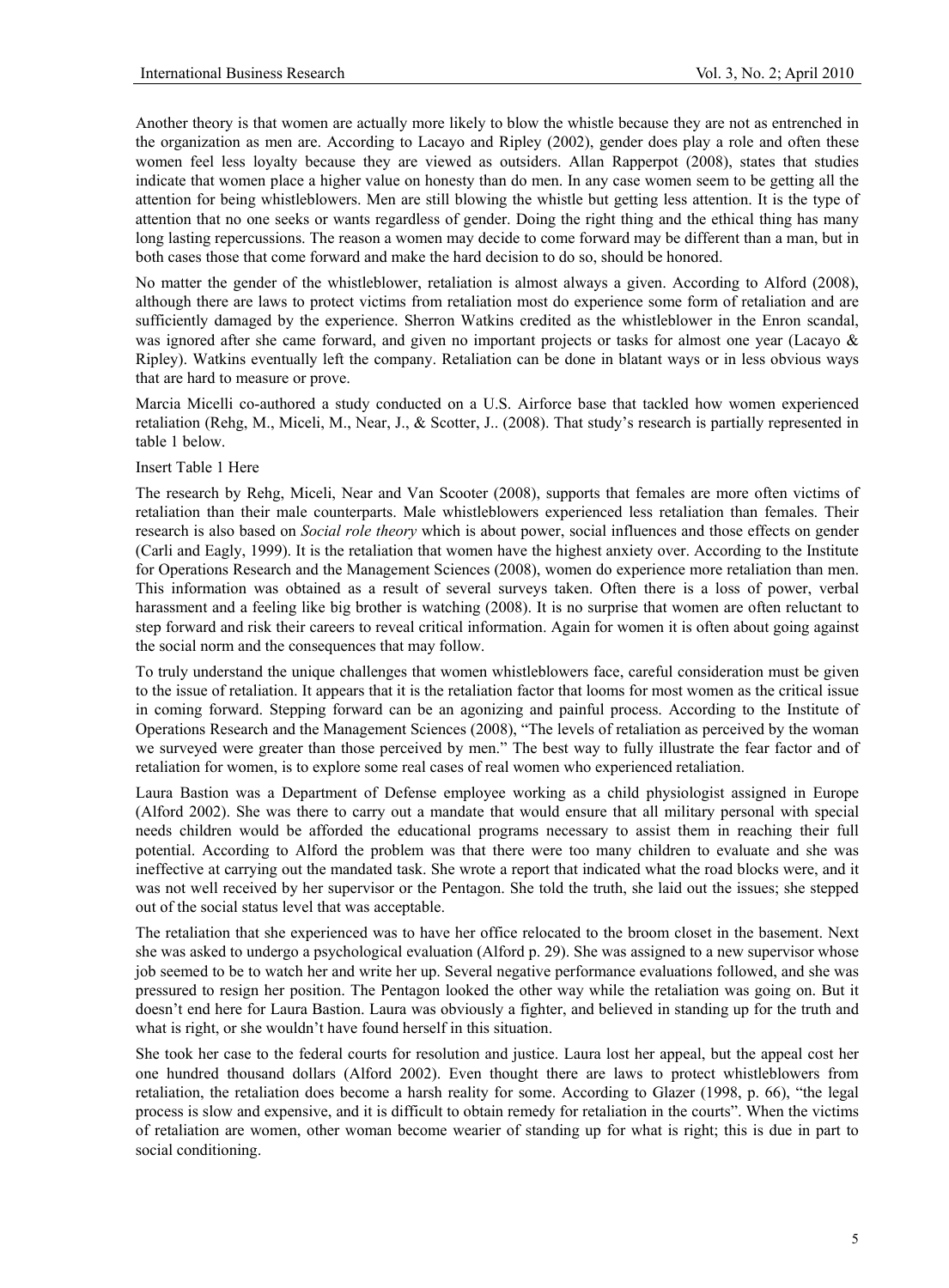Grace Pierce was a research physician who was hired by Ortho pharmaceuticals to do research on an emerging drug called Loperamide (Glazer 1989). Her job was to determine the safety and recommend the drug for approval. Loperamide was in a liquid form and was used to treat acute diarrhea, which meant that children would be consumers of the final product. The drug had a high concentration of saccharin, which was used to masque the unpleasant flavor (Glazer).

Grace Pierce headed a research team where she was the only physician. The drug's high saccharin content bothered Pierce because saccharin was a known carcinogenic (Glazer). She stood up against her team when the recommendation was made to accept the high saccharin content (Glazer). According to Glazer, the retaliation that Grace Pierce suffered was in the form of having her integrity questioned and being falsely accused of misappropriation of funds.

Pierce ultimately resigned under the unpleasant circumstances. Like Laura Bastion, she also would attempt to take her case through the courts. She also lost her case. Pierce was a notable physician that formerly held positions of honor and respect. She resigned under a cloud of shame and it was difficult for her to maintain her career.

It is likely that as a woman, she overcame many obstacles to become a physician. Women have an uphill road in attaining equal respect in business. It is harder for a woman once brought down, to ever climb the corporate ladder again. Emotionally women do not rebound as easily as their male counterparts.

Grace Pierce saw her career destroyed because she stood up and would not allow a cancer causing drug to be approved for consumption. There is a lack of a support system for women that have become whistleblowers. The courts often fail to support them. Women are often perceived as outsiders (Lacayo & Ripley 2002), which puts them in the unique situation of having no support from their former colleagues. So for a woman the challenge in being a whistleblower is not only the retaliation but often the isolation.

### **Conclusion**

Becoming a whistleblower was not a premeditated act for any of the women profiled by Time magazine; Cynthia Cooper of WorldCom, Colleen Rowley of the FBI, or Sherron Watkins of Enron. It was not the goal of Laura Bastion or Grace Pierce. These are all women who came forward with information because their ethics and values told them it was the right thing to do. According to Pomeroy (2005) women do approach ethical concerns in a different manner then men, and that may explain why there have been so many women whistleblowers making the news lately.

What is different for women that come forward is the level of retaliation and the lack of support. According to the Institute of Operations Research and the Management Sciences (2008), women do feel higher levels of retaliation, a lack of support and no matter what level of power the woman had, she still had no support. The authors also note that the wrong-doer power may have an influence over the women's lower power. Social status in an organizational context is about power level and the expectation for that power level. In most all of the cases profiled in this paper, the wrong-doers happened to have been males, so the gender issue becomes more important. Women are often in lower power level positions, so gender and social equality become an issue. The unique challenge that a woman whistle blower faces is in being the outsider blowing the whistle. According to Lacayo and Ripley (2002), gender does play a role and often these women feel less loyalty because they are viewed as outsiders. Women will continue to blow the whistle and report wrong-doing no matter what the consequences are. However when their actions are perceived as not typical for their social status, retaliation is generally the consequence. Social status plays a significant role in the reason women become whistleblowers and the related consequences. Perception and social conditioning of social norms of women's position and power in the workplace will not change easily. Cynthia Cooper's advice to whistleblowers is this "educate yourself about what may happen once you come forward, know who you are at your core, avoid looking to others for self-worth, and move your life in a different direction (Cooper, 2008, p. 314)". While there may be unique challenges for women whistleblowers, knowing those challenges and being prepared for the major changes that will occur is the best recommendation.

# **References**

Alford, C. Fred. (2002). *Whistleblowers: Broken Lives and Organizational Power*. Ithaca: Cornell University Press

Bolen, Jean Shinoda. (2008). *Urgent Message from Mother: Gather the Women, Save the World*. Newburyport: Red Wheel/Weiser.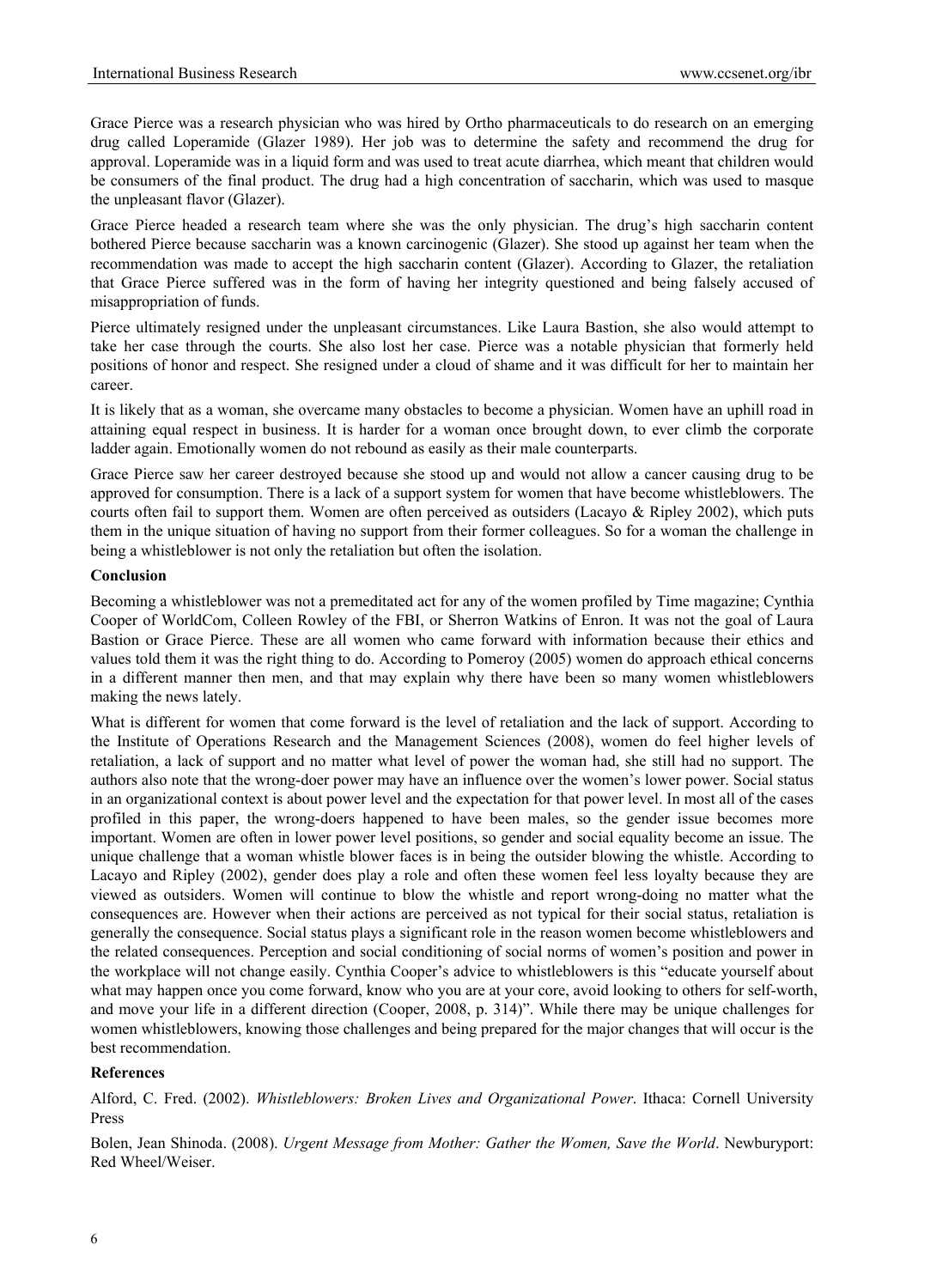Carli, L. L., A.H. Eagly. (1999). Gender effects on social influence and emergent leadership. G. N. Powell, ed. Handbook of Gender and Work. Sage, Thousand Oaks, CA 203-222.

Cooper, Cynthia. (2008). *Extraordinary Circumstances*. Hoboken: John Wiley & Sons, Inc.

Epstein, C., Olivares, F., Bass, B., Graham, P., Schwartz, F., Siegel, M., et al. (1991, January). Ways Men and Women Lead. *Harvard Business Review*, *69*(1), 150-160. Retrieved December 24, 2008, from Business Source Elite database.

Franklin, Dawn. (2005). The Outsiders: Broadening The Scope of Standing in Whistleblowers Actions in Light of Anderson v. United States Department of Labor, Journal *of Natural Resources & Environmental Law*, *20*, 251.

Glazer, Penina Migda. (1989). *The Whistleblowers: Exposing Corruption in Government and Industry*. New York: Basic Books.

Hoffman, James. (1998). Are women really more ethical than men? Maybe it depends on the situation. *Journal of Managerial Issues*, 10, 60.

Institute for Operations Research and the Management Sciences. (2008). *Women whistleblowers suffer more discrimination, INFORMS-published study suggests*. Retrieved 12/24/08, from http://www.firstscience.com/home/news/breaking-news-all-topics/women-whistleblowers-suffer-more-discrimin ation-informs-published-study-suggests-page-2-1\_47244.html

Johnson, Roberta Ann. (2002). *Whistleblowing, When it Works and Why*. Boulder: Lynne Rienner Publishers.

Lacayo, Richard & Ripley, Amanda. (12/30/2002). Persons of the Year. *Time*, *N/A*, cover.

Miceli, M.P., J.P. Near. (1992). Blowing the Whistle: The Organizational and Legal Implications for Companies and Employees. Lexington, New York.

Perry, Nick. (1998). Indecent Exposures: Theorizing Whistleblowing. *Organizational* Studies, 19, 235-257.

Pillinger, Barbara. (April, 1, 2003). Enron Whistleblower Elaborates. *Women in Higher Education*, *April*, 91.

Pomeroy, Ann. (July 2005). Are Women More Ethical Than Men. *HR Magizine*, n/a. Retrieved 12/27/08, from http://findarticles.com/p/articles/mi\_m3495/is\_7\_50/ai\_n14814436?tag=untagged

Rappeport, Alan. (2008). *Whistle-blowback*. Retrieved 12/24/08, from http://www.cfo.com/article.cfm/11354956/c\_2984290/?f=archives

Ravishankar, Lilanthi. (2003). *Encouraging Internal Whistleblowing in Organizations* Retrieved 12/24/2008, from http://www.scu.edu/ethics/publications/submitted/whistleblowing.html

Rehg, M., Miceli, M., Near, J., & Scotter, J. (2008). Antecedents and Outcomes of Retaliation Against Whistleblowers: Gender Differences and Power Relationships. Organization Science, 19(2), 221-240,378-379. Retrieved January 16, 2010, from ABI/INFORM Global. (Document ID: 1472608361).